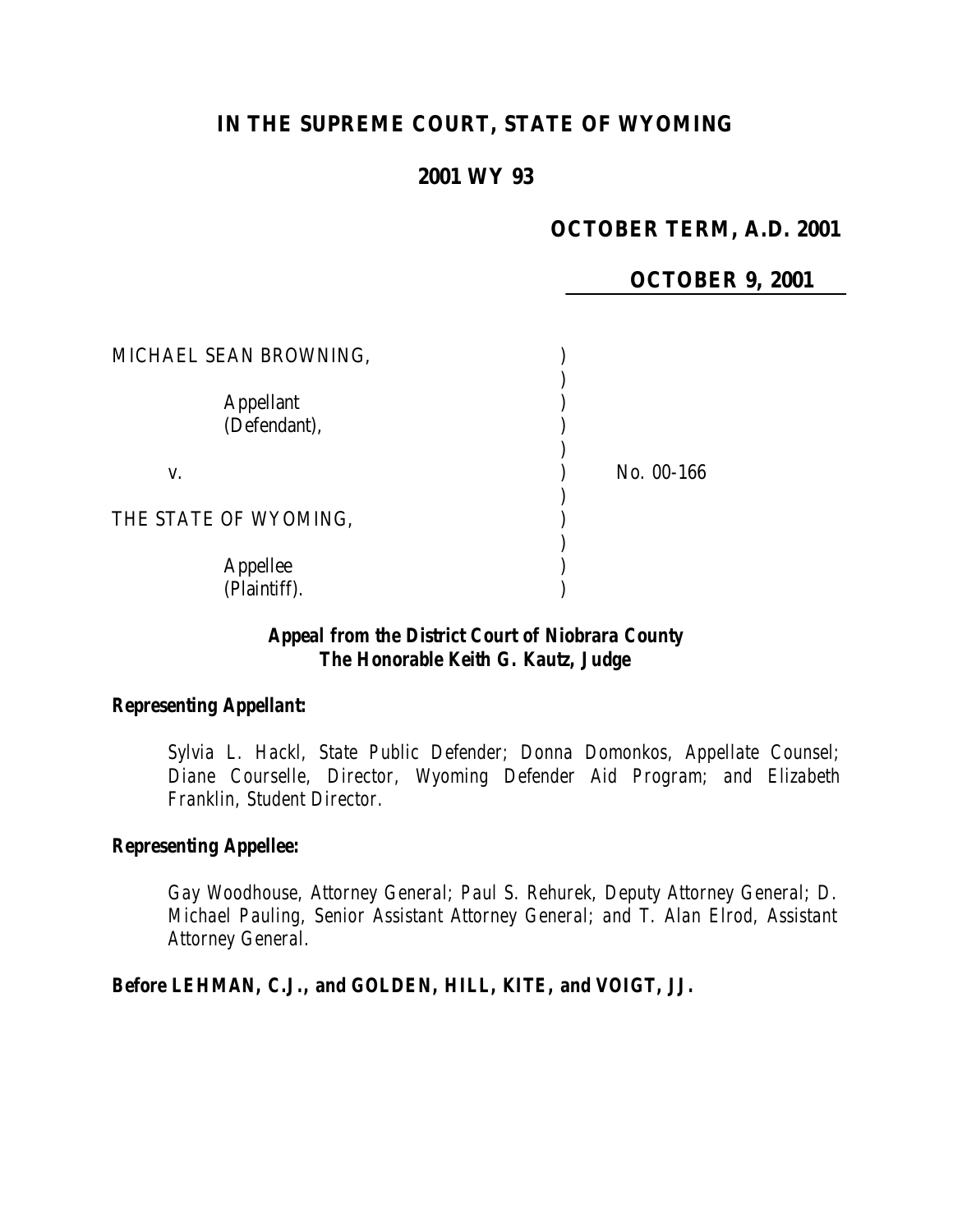### **VOIGT, Justice.**

[¶1] In February 2000, appellant, Michael Sean Browning, entered nolo contendere pleas to aiding and abetting an unlawful clandestine laboratory operation in violation of Wyo. Stat. Ann. § 35-7-1059(a)(ii) (LexisNexis 2001), a felony, and possession of a controlled substance (methamphetamine) in violation of Wyo. Stat. Ann.  $\S$  35-7-1031(c)(i)(C) (LexisNexis 2001), a misdemeanor. Appellant subsequently filed what the district court characterized as a motion to withdraw the appellant's pleas, which the district court denied. On appeal, appellant contends that Wyo. Stat. Ann. § 35-7-1059(a)(ii) is unconstitutionally vague, both facially and as applied to his case, and that the district court erred by not allowing him to withdraw his pleas because the State allegedly breached the parties' plea agreement. We affirm.

#### **ISSUES**

[¶2] Appellant raises two issues on appeal:

I. Does Wyoming Statute 35-7-1059 violate principles of due process guaranteed by the Fourteenth Amendment to the United States Constitution and Article 1, Section 6 of the Wyoming Constitution because the statute is vague and generally fails to provide fair notice to citizens of their potential liability?

II. Did the trial court err when it denied Mr. Browning's motion to withdraw his plea, when Mr. Browning proved that the State reneged on its obligations pursuant to the plea agreement?

The State of Wyoming, as appellee, phrases the issues in substantially the same manner.

#### **FACTS**

[¶3] On February 15, 2000, the district court held a change of plea hearing. The parties indicated that they had reached a plea agreement, the terms of which were placed on the record. According to the specified terms, appellant agreed to plead nolo contendere to both of the aforementioned charges, and the State agreed to recommend that any sentence be suspended (crediting appellant for time previously served) and that the district court grant appellant probation immediately. In placing the terms of the plea agreement on the record, neither party referenced returning appellant's personal property. The parties apparently did not file a formal written plea agreement with the district court.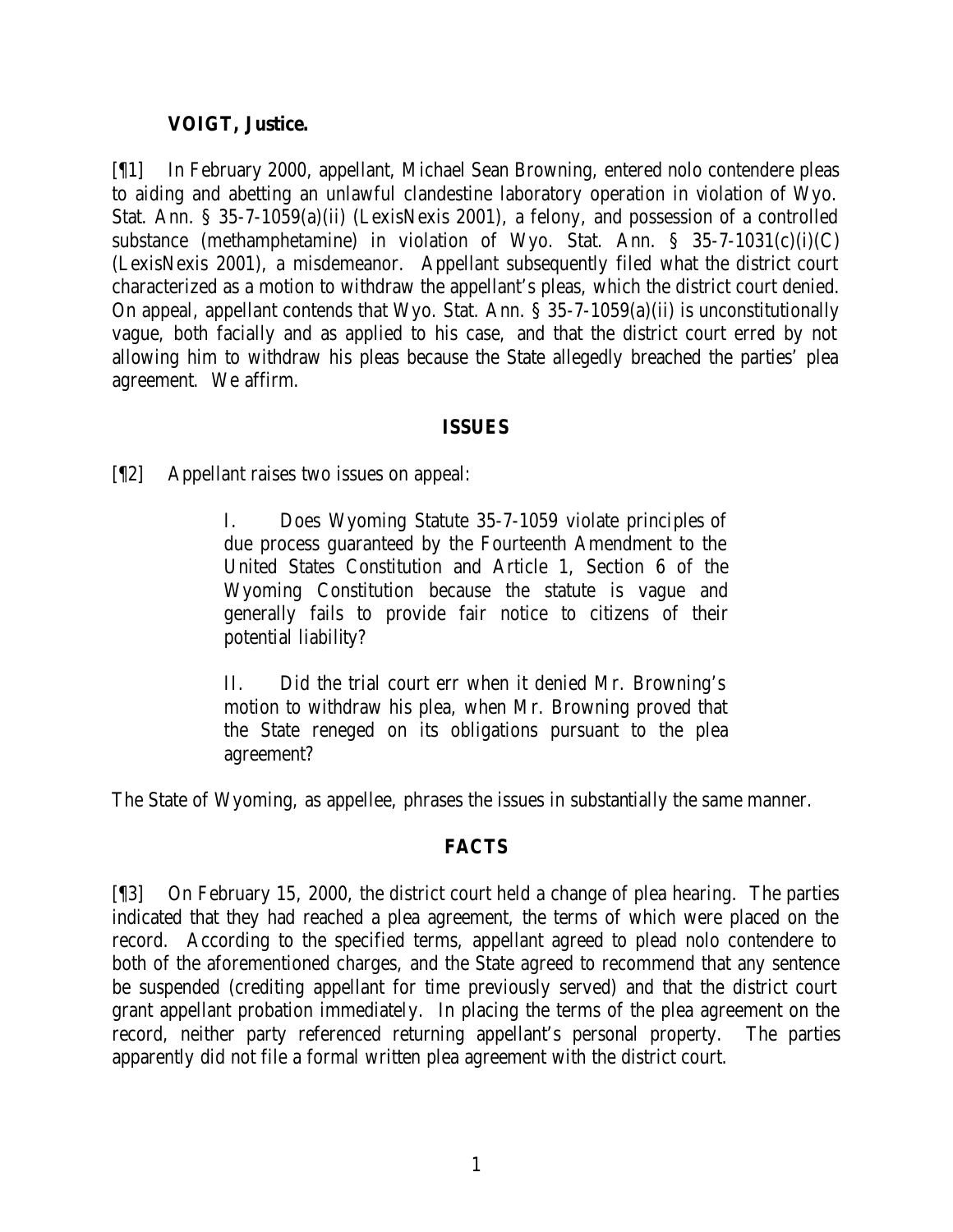[¶4] The State provided a factual basis for appellant's pleas, which appellant assented to and the district court accepted. According to that factual basis, appellant and his female companion, Deanna Pine, traveled from Custer, South Dakota, to Niobrara County, Wyoming, in August 1999. After the two had a "falling out," a Niobrara County deputy sheriff stopped appellant, who was driving a Chevy Blazer. Appellant consented to a search of the Chevy Blazer, from which the deputy sheriff seized a triple beam Ohaus scale and an orange industrial water cooler containing tubing, acid, iodine, phosphorus, alcoholbased solvent, methamphetamine, and other chemicals and materials used "in the synthesis of methamphetamine." Several of the materials were in a partial stage completion of methamphetamine "synthesis" and unused materials that would be "useful for future synthesis of methamphetamine" remained.

[¶5] The deputy sheriff also seized a piece of paper from appellant's personal address book that contained various figures and notes associated with the "synthesis of methamphetamine," including that it would cost \$750.00 to obtain a pound of sudanephrine or epinephrine (a principal ingredient in methamphetamine), and a glass tube with methamphetamine residue was seized from appellant's personal effects and clothing. Appellant's fingerprint appeared on one item in the aforementioned water cooler, and authorities seized a towel stained with iodine from Pine, who had iodine stains on her hand, along with papers indicating an interest in ingredients associated with the "synthesis of methamphetamine."

[¶6] The district court accepted appellant's pleas and imposed sentence in accordance with the plea agreement. The district court filed a formal Judgment and Sentence on April 12, 2000. The Judgment and Sentence states, without specifying the terms of the parties' plea agreement, that "said pleas were the product of a plea agreement which was fully disclosed and accepted by the Court." The second-to-last paragraph in the Judgment and Sentence, which is separate and apart from the district court's findings and reference to the parties' plea agreement, also states:

> IT IS FURTHER ORDERED, ADJUDGED AND DECREED that any property of the Defendant held by the Sheriff of Niobrara County be released to the Defendant or his duly authorized agent, except for property of the Defendant which now is held or detained as, or for evidence in any pending state or federal criminal action, proceeding or investigation, and except for property of the Defendant which otherwise is unlawful for the Defendant to control or possess.

[¶7] On April 10, 2000, appellant, pro se, filed a motion to support a writ of habeas corpus, which the district court treated as a motion to withdraw appellant's pleas. Appellant appeared with counsel for a motion hearing later that day, claiming that the State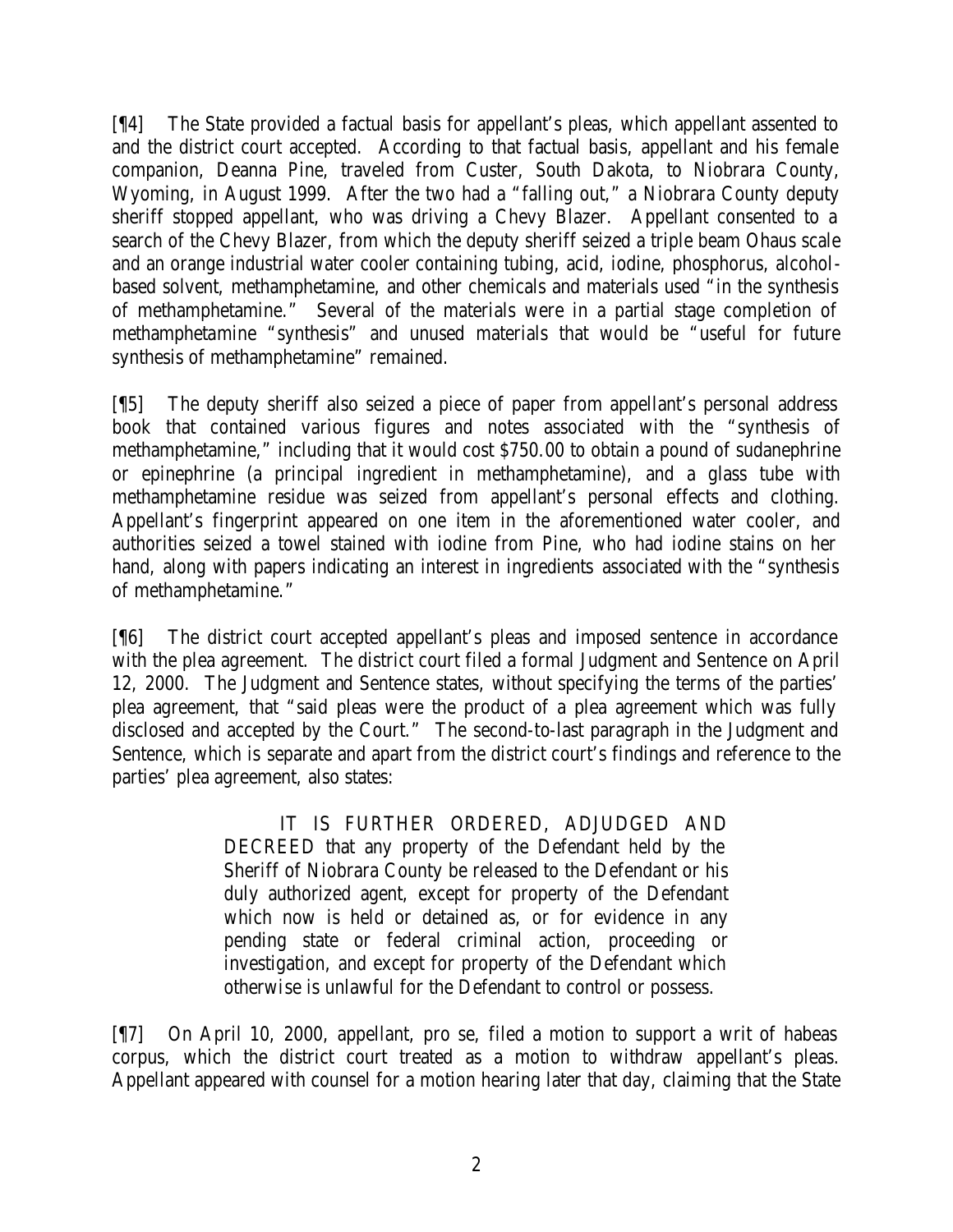had not returned his personal property in accordance with the parties' plea agreement, and requesting that the district court allow him to withdraw his pleas.

[¶8] The Niobrara County sheriff's department apparently possessed appellant's Chevy Blazer and several items of appellant's personal property ("a lot of stuff," tools, "very very good wrenches," a black leather coat, a set of jumper cables, overnight bag, motorcycle title allegedly endorsed to appellant, etc.). After receiving information that a Tim Barber reported that the black leather coat had been stolen from him in Custer, South Dakota, the Niobrara County sheriff's department mailed the coat, motorcycle title, and jumper cables to the Custer, South Dakota sheriff's department. Because Mr. Barber indicated that he would not pursue criminal charges if these items were released to him, the South Dakota authorities apparently released the items to Barber. Appellant's remaining personal property, including the Chevy Blazer, tools, and "stuff," etc., was returned to an individual appellant designated to receive the property on his behalf. Appellant claimed at the hearing that the remaining items were of "considerable value" and necessary to "liquidate everything I have for my daughter and for my legal aid."<sup>1</sup>

[¶9] The district court found that returning appellant's personal property was an enforceable term of the parties' plea agreement, but that the black leather coat was subject to a pending criminal investigation in Custer, South Dakota, and fell within the exception contained in the applicable Judgment and Sentence provision. The district court was not sure why the jumper cables and motorcycle title were sent to South Dakota and concluded that the circumstances did not warrant allowing appellant to withdraw his pleas, indicating also that it would enforce the agreement "and see that [appellant's] rightful property is provided to him."

## **DISCUSSION**

# **CONSTITUTIONALITY OF WYO. STAT. ANN. § 35-7-1059**

[¶10] Appellant first argues that Wyo. Stat. Ann. § 35-7-1059 is unconstitutionally vague, both facially and as applied to his case. In particular, appellant contends that the nonexclusive list of "laboratory equipment" in Wyo. Stat. Ann. § 35-7-1058(a)(iv) (LexisNexis 2001) contains items one ordinarily can lawfully possess, and the statute fails to adequately define the circumstances from which one can infer that an actor "intended" to engage in a clandestine laboratory operation as required by Wyo. Stat. Ann. § 35-7-  $1059(a)(ii)$ . Appellant further argues that the statute is vague as applied to the facts of his case because he did not have sufficient notice that "merely transporting items that belonged to Ms. Pine," which "were legal items to possess," could allow one to infer that he, based on the combination of these items, intended to engage in a clandestine laboratory operation.

 1 Appellant was facing a felon in possession of a firearm indictment in federal court, to which he conditionally pled guilty. *See United States v. Browning*, 252 F.3d 1153, 1156 (10<sup>th</sup> Cir. 2001).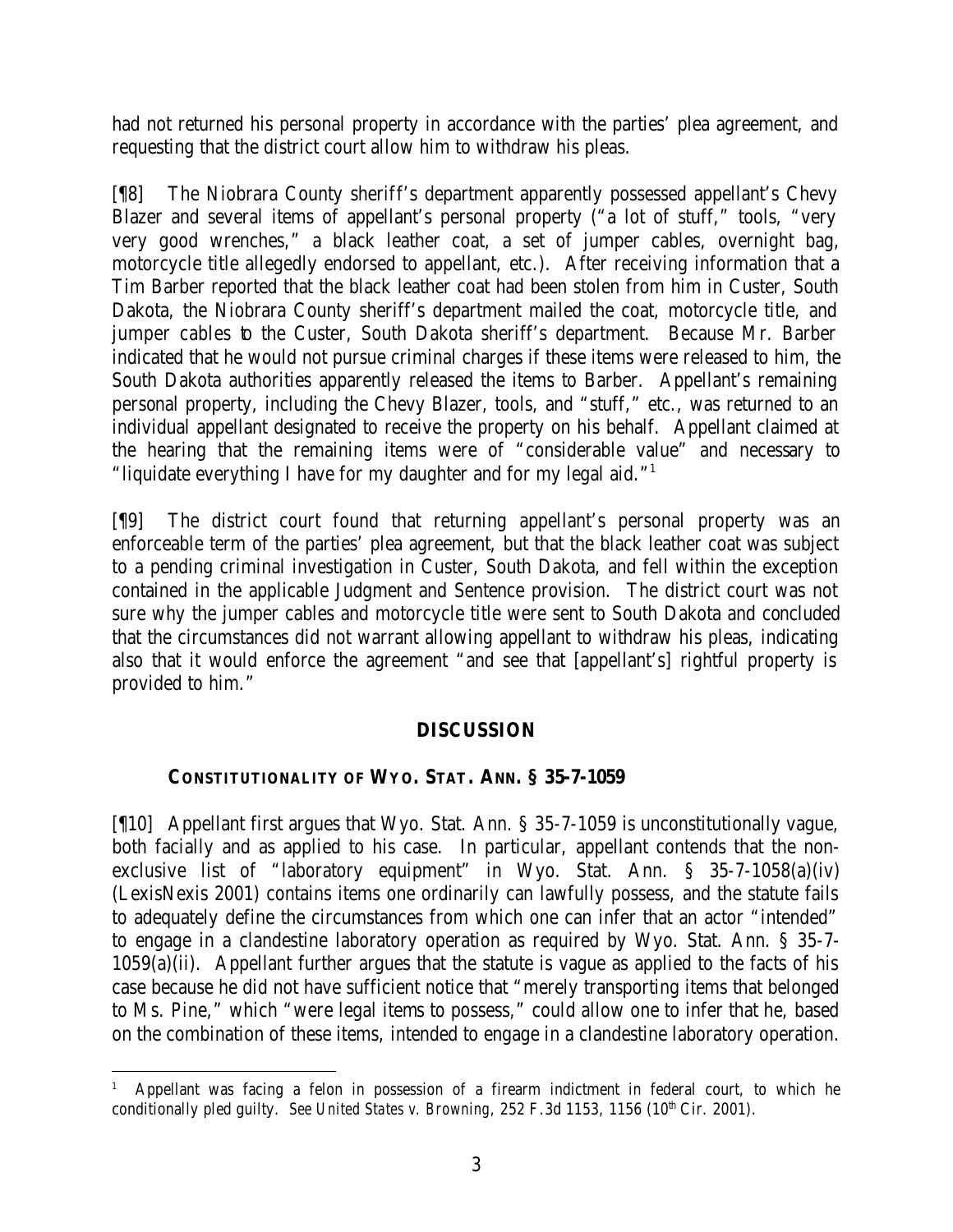[¶11] In challenging a statute for facial vagueness, appellant must demonstrate that the statute reaches a "substantial amount of constitutionally protected conduct;<sup>[2]</sup> or the statute specifies no standard of conduct at all." *Campbell v. State*, 999 P.2d 649, 657 (Wyo. 2000). The ultimate test is "whether a person of ordinary intelligence could read the statute and comprehend what conduct is prohibited" because laws must provide explicit standards for those who apply them. *Id.* "'A statute employs a standard, for purposes of vagueness, if "by [its] terms or as authoritatively construed [it applies] without question to certain activities, but whose application to other behavior is uncertain,"'" whereas a vague statute impermissibly delegates basic policy matters to policemen, judges, and juries for resolution on an ad hoc and subjective basis, with the attendant dangers of arbitrary and discriminatory application. *Id.* (*quoting Luplow v. State*, 897 P.2d 463, 466 (Wyo. 1995) and *Griego v. State*, 761 P.2d 973, 976 (Wyo. 1988)).

[¶12] Every law is presumed constitutional, with all doubt resolved in its favor. *Campbell*, 999 P.2d at 657 (*quoting Luplow*, 897 P.2d at 466 and *Keser v. State*, 706 P.2d 263, 266 (Wyo. 1985)). "In considering statutory language, the plain, ordinary and usual meaning of the words used controls in the absence of clear statutory provisions to the contrary." *Campbell*, 999 P.2d at 657 (*citing Keser*, 706 P.2d at 266). While penal statutes are strictly construed, they need not be given unnecessarily narrow meaning in disregard of the obvious legislative purpose and intent. *Campbell*, 999 P.2d at 657. Indeed, "'lack of precision is not itself offensive to the requirements of due process.'" *Sorenson v. State*, 604 P.2d 1031, 1033 (Wyo. 1979) (*quoting Roth v. United States*, 354 U.S. 476, 491, 77 S.Ct. 1304, 1312, 1 L.Ed.2d 1498 (1957)).

[¶13] Wyo. Stat. Ann. § 35-7-1059(a) provides, in pertinent part:

(a) It is unlawful for any person to knowingly or intentionally:

\* \* \*

(ii) Possess laboratory equipment or supplies with the intent to engage in a clandestine laboratory operation[.]

Wyo. Stat. Ann. § 35-7-1058(a)(iv) defines "[e]quipment" or "laboratory equipment" as "all products, components or materials of any kind when used, intended for use or designed for use in the manufacture, preparation, production, compounding, conversion or processing of a controlled substance in violation of this article." The same section provides that "[e]quipment" or "laboratory equipment" includes a "[g]lass reaction

<sup>&</sup>lt;sup>2</sup> Appellant does not argue that the statute reaches any form of constitutionally protected conduct.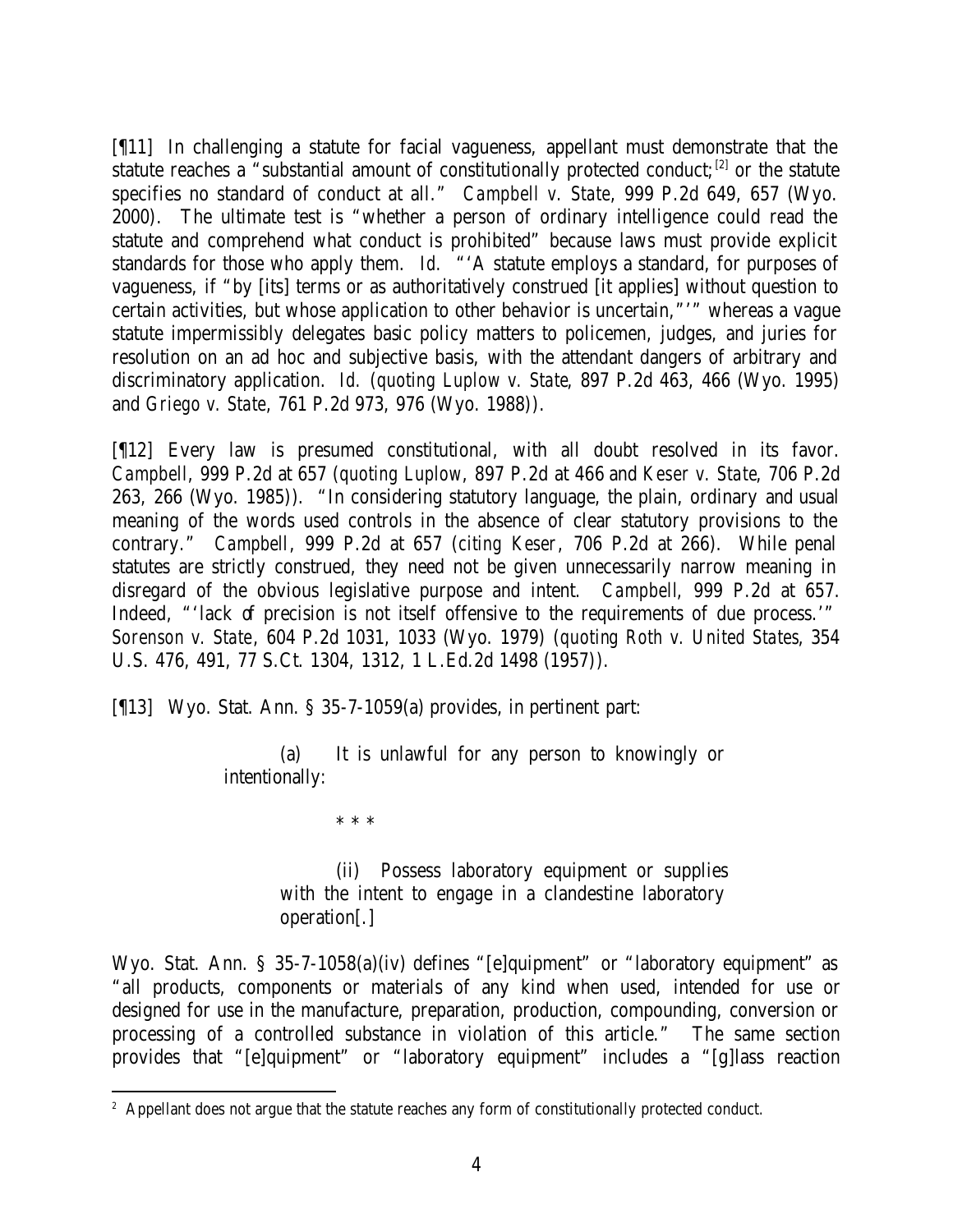vessel," "[s]eparatory funnel," "[g]lass condensor," "[a]nalytical balance," or "[h]eating mantle." Wyo. Stat. Ann. § 35-7-1058(a)(ii) defines "[c]landestine laboratory operation" as:

> (A) Purchasing or procuring chemicals, supplies, equipment or a laboratory location for the illegal manufacture of controlled substances;

> (B) Transporting or arranging for the transportation of chemicals, supplies or equipment for the illegal manufacture of controlled substances;

> (C) Setting up equipment or supplies in preparation for the illegal manufacture of controlled substances; or

> (D) Distributing or disposing of chemicals, equipment, supplies or products used in or produced by the illegal manufacture of controlled substances.

[¶14] Considering our precedent and the applicable statutory language, the statute, without question, applies to certain activities. We addressed the constitutionality of Wyo. Stat. Ann. § 35-7-1059(a) in *Statezny v. State*, 2001 WY 22, ¶¶ 11-14, 18 P.3d 641, 644-45 (Wyo. 2001). In that case, Statezny was convicted of engaging in an unlawful clandestine laboratory operation in violation of Wyo. Stat. Ann. § 35-7-1059(a) (Lexis 1999). The items which formed the basis for Statezny's conviction included a Coleman gas stove and fuel, PH test strips, two used syringes, pay stubs, two chemistry books, Ace Glass ordering catalogue, physics book, scales, smoking pipes, empty pill capsules, neoprene gloves, tubing with pseudoephedrine (methamphetamine precursor), isopropyl alcohol, glass beaker, coffee decanter, gallon can of acetone, Efidac 24, and hydrochloric acid. *Statezny*, 2001 WY 22, ¶ 7, 18 P.3d at 644. Officers also seized a bag containing methamphetamine from Statezny's personal effects and a trial witness apparently testified that when she asked Statezny what he was going to do with "all the items he was bringing into the apartment, 'cook up a batch of crank?'" he replied that "he could not because his glassware was broken." *Id.* at ¶¶ 8-9, 18 P.3d at 644.

[¶15] Statezny argued that Wyo. Stat. Ann. § 35-7-1059 was similarly unconstitutionally vague. The "thrust of Statezny's argument" was that he merely possessed "common household chemicals, as well as other items that are as common in wholly innocent settings as they are in clandestine laboratory operations." *Statezny*, 2001 WY 22, ¶ 13, 18 P.3d at 645. Finding that Statezny possessed more than "just innocent household chemicals," and that the statute required not only the possession of such items, but also the possession with intent to engage in a clandestine laboratory operation, we declined to conduct further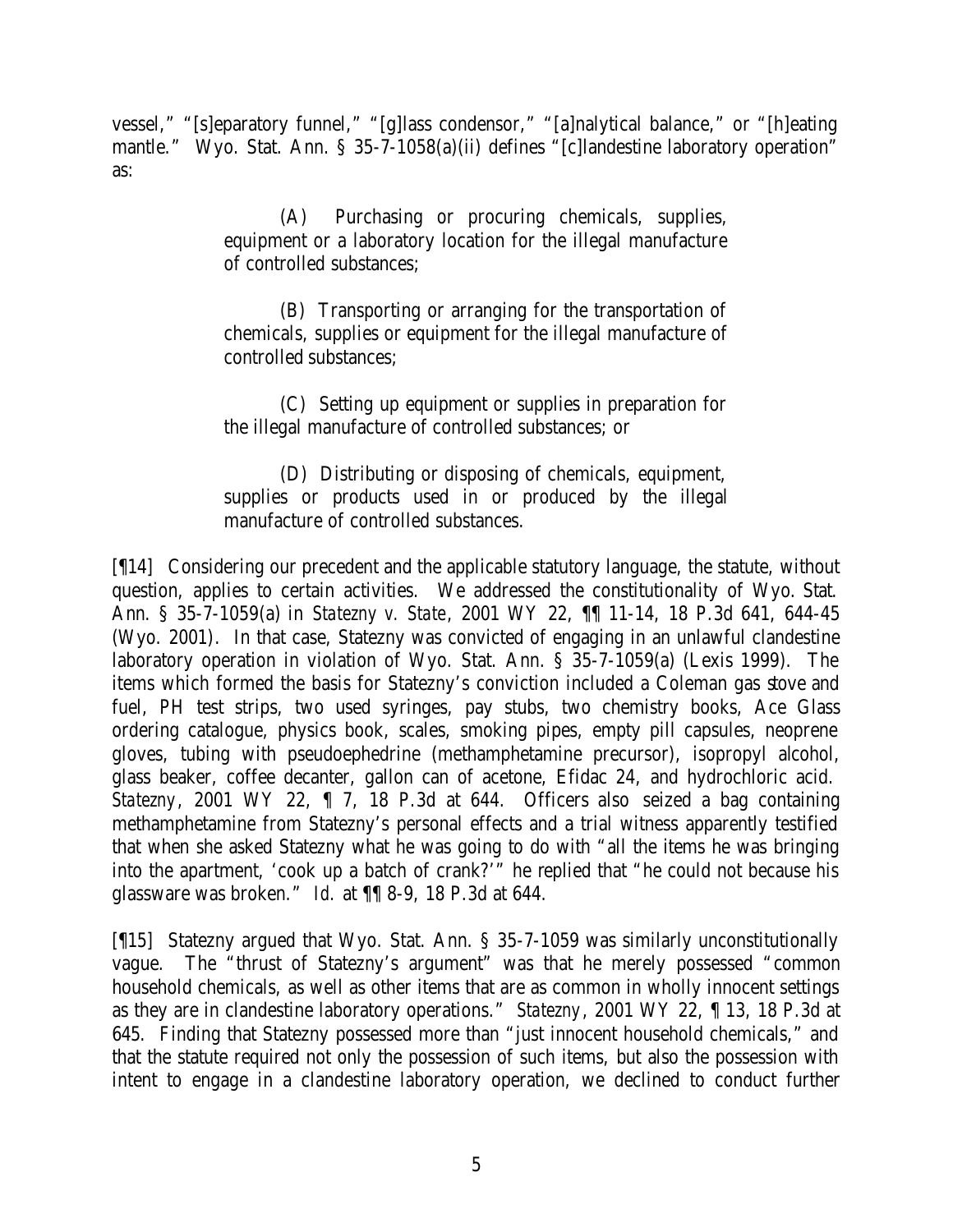analysis with "no suggestion that the statutes are unconstitutional on the face of things, or as applied to Statezny." *Id.* at ¶¶ 13-14, 18 P.3d at 645.

[¶16] Appellant argues that *Statezny* is factually distinguishable because Statezny possessed both methamphetamine precursors and equipment required for methamphetamine production in violation of Wyo. Stat. Ann. § 35-7-1059(a)(i) and (ii), whereas appellant only possessed equipment and not precursors.<sup>3</sup> Considering the factual and legal similarities between *Statezny* and the instant case, we do not view this as a meaningful distinction. In the context of the statutory language (not the sufficiency of the evidence), the issues in both cases are identical—does the statutory language allow a person of ordinary intelligence to comprehend what is prohibited? In *Statezny*, we found "no suggestion" that the statute was deficient in this regard. *Statezny*, 2001 WY 22, ¶ 14, 18 P.3d at 645.

[¶17] The statute defines nearly every applicable term, including "laboratory equipment" and "[c]landestine laboratory operation." The list of "laboratory equipment" contained in Wyo. Stat. Ann. § 35-7-1058(a)(iv), while not exclusive, applies to the specified items, as well as "all products, components or materials of any kind when used, intended for use or designed for use in the manufacture, preparation, production, compounding, conversion or processing of a controlled substance . . .." As both parties recognize, it is not the mere possession of "laboratory equipment or supplies" that is unlawful; rather, it is unlawful to possess these items with the intent to "engage in a clandestine laboratory operation[.]" Wyo. Stat. Ann. § 35-7-1059(a)(ii). Appellant does not contend that "[c]landestine laboratory operation," the object of "intent," is vague. In fact, the definition of "[c]landestine laboratory operation" sets forth several specific actions (i.e., purchasing or procuring, transporting, setting up equipment, distributing or disposing) in the context of manufacturing a controlled substance, which further defines the object of "intent." Wyo. Stat. Ann. § 35-7-1058(a)(ii).

[¶18] Appellant essentially argues that the statute is vague because "intent" might be inferred from the very items possessed, and the statutory language does not provide sufficient guidance regarding what circumstances permit the inference of an intent to "engage in a clandestine laboratory operation[.]" However, other criminal statutes state "intent" in general terms. For example, Wyo. Stat. Ann. § 6-3-301(a) (LexisNexis 2001) provides that a "person is guilty of burglary if, without authority, he enters or remains in a building \* \* \* with intent to commit larceny or a felony therein." The objects of that intent, larceny or a felony, are, not unlike the intent to "engage in a clandestine laboratory operation," specifically defined in other statutes. In addition, Wyo. Stat. Ann. § 35-7- 1031(a) provides that it "is unlawful for any person to . . . possess with intent to

<sup>&</sup>lt;sup>3</sup> Depending on more specific information, acid, iodine, phosphorous, and alcohol-based solvent might also be considered precursors under Wyo. Stat. Ann. § 35-7-1058(a)(vi) and (vii).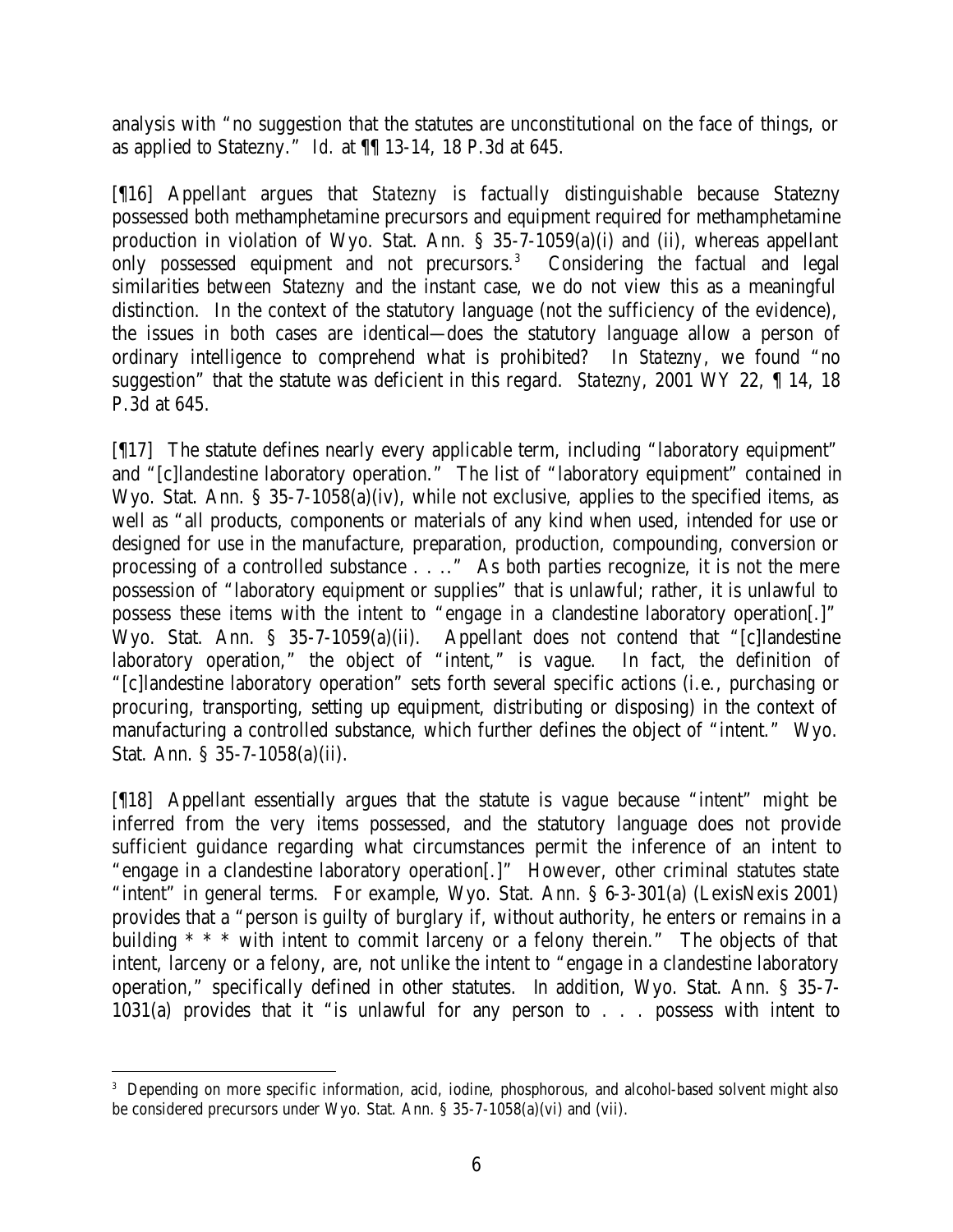manufacture or deliver, a controlled substance." A finder of fact may infer specific intent from circumstantial evidence. *Wentworth v. State*, 975 P.2d 22, 26 (Wyo. 1999).

> "The mind of an alleged offender may be read from his acts, his conduct, his words and the reasonable inferences which may be drawn from the circumstances of the case. To hold otherwise would create an impossible burden in a case requiring a finding of specific intent."

*Id.* (*quoting Schiefer v. State*, 774 P.2d 133, 135 (Wyo. 1989)). Circumstantial evidence which proves the "'facts and circumstances from which the main fact to be proved reasonably follows according to common experience of mankind'" is sufficient to establish the elements of a crime. *Saldana v. State*, 846 P.2d 604, 620 (Wyo. 1993) (*quoting Murray v. State*, 671 P.2d 320, 328 (Wyo. 1983)) (holding that circumstantial evidence of Saldana's connection with previously convicted drug dealers and the quantity and purity of cocaine ("such that it would not be likely a possessor would have acquired it for personal use") justified inference of specific intent to deliver). *See also Patterson v. State*, 691 P.2d 253, 260 (Wyo. 1984), *cert. denied*, 471 U.S. 1020 (1985).

[¶19] The statute is not rendered unconstitutionally vague on its face merely because the requisite intent might in some instances be inferred from circumstantial evidence, possibly including the nature and character of the items possessed. We are cognizant of appellant's concern in this regard; however, the concern does not arise from any vagueness in the statutory language, but is more appropriately addressed in the context of the sufficiency of the evidence, an issue which is not before us. *See, generally, Bush v. State*, 908 P.2d 963, 966-68 (Wyo. 1995).

[¶20] We find that, based on our decision in *Statezny* and the applicable statutory language, Wyo. Stat. Ann.  $\S$  35-7-1059(a)(ii) applies to certain conduct and is not so deficient that it sets forth "no standard of conduct at all." *Campbell*, 999 P.2d at 657. The statutory language is such that a person of ordinary intelligence can read the statute and comprehend what conduct is prohibited.

[¶21] Appellant also contends that the statute is unconstitutionally vague as applied to his case.<sup>4</sup> Accordingly, we must determine whether the statute affords sufficient notice to a

<sup>4</sup> The State asserts that, by entering a nolo contendere plea, appellant has waived his right to argue that the statute is unconstitutionally vague "as applied" to his particular case. *Ochoa v. State*, 848 P.2d 1359, 1363 (Wyo. 1993). However, in *Ochoa*, the appellant pled nolo contendere to indecent liberties with a minor, claiming on appeal that the statute was unconstitutionally vague both facially and "as applied." While *Ochoa* does stand for the proposition that by pleading guilty or nolo contendere, a defendant waives all nonjurisdictional defenses, we proceeded to analyze Ochoa's facial and "as applied" vagueness challenges, stating specifically that "they are both preserved beyond the nolo contendere plea and properly before this court." *Id.* at 1361, 1363.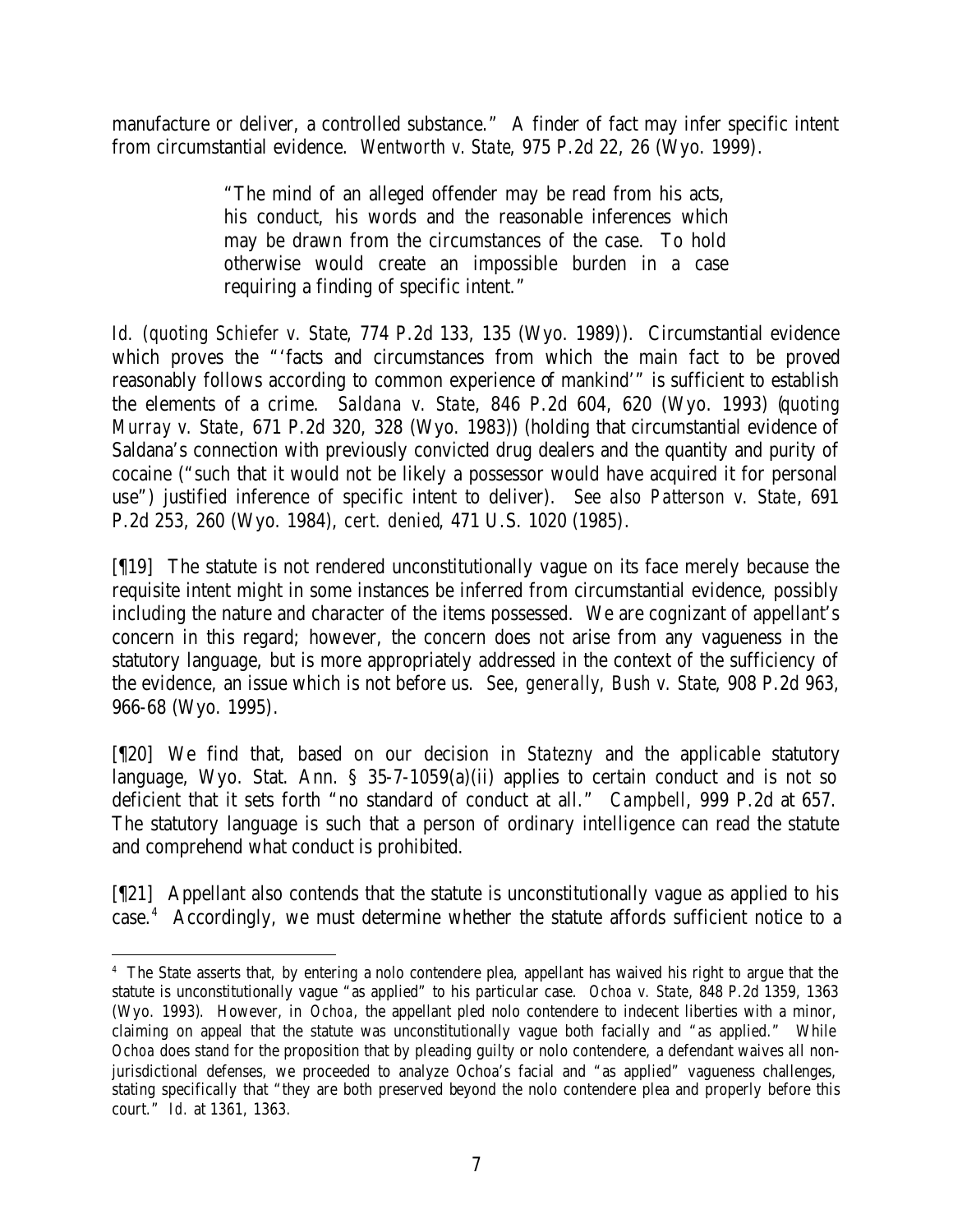person of average intelligence that appellant's conduct would be illegal, and whether the facts demonstrate arbitrary and discriminatory enforcement. *McClellan v. State*, 933 P.2d 461, 466 (Wyo. 1997).

[¶22] Appellant reiterates his argument that the statute fails to adequately set forth the basis from which an intent to "engage in a clandestine laboratory operation" can be inferred, claiming that because one can lawfully possess the listed items, "[n]o one of ordinary intelligence could know when a combination of items gives rise to an inference of intent because there is nothing in the statute that informs them." Interestingly, appellant argues that further evidence of the statute's deficiency is the fact that he "readily acquiesced" to a search of his vehicle, for if appellant "had realized that the government would consider his actions a crime, it is highly unlikely that he would have consented to the search . . .."

[¶23] Considering the aforementioned statutory language, we do not hesitate in concluding that a person of ordinary intelligence could read the statute and comprehend that it would be unlawful to possess and transport a pipe with methamphetamine residue, a separate quantity of methamphetamine, a triple beam scale, tubing, acid, iodine, phosphorous, alcohol-based solvent, and written notations indicating what it would cost to purchase a pound of sudanephrine or epinephrine. Notably, the materials seized were in a partial stage completion of methamphetamine synthesis and unused materials for future synthesis remained. Appellant, whose fingerprint appeared on one of the items contained in the water cooler, was not merely "transporting items that belonged to Ms. Pine" which might otherwise have been lawfully possessed.

[¶24] Constitutional notice determinations should not be based on speculation regarding why an individual subjectively "readily acquiesced" to a search. Appellant could just as easily have "readily acquiesced" in hopes that the officer would not proceed with the search or "readily acquiesced" in order to shift the responsibility to Ms. Pine once it became likely that the officer would discover the contraband contained in his vehicle.

[¶25] We conclude that Wyo. Stat. Ann. § 35-7-1059(a)(ii) is not unconstitutionally vague as applied to appellant's case and find no evidence that the statute was applied to appellant in an arbitrary or discriminatory manner.

## **MOTION TO WITHDRAW PLEAS**

[¶26] Appellant next argues that the State breached the parties' plea agreement by not returning all of appellant's personal property, resulting in "manifest injustice" to appellant such that he should be allowed to withdraw his pleas. The facts relevant to this issue are essentially undisputed.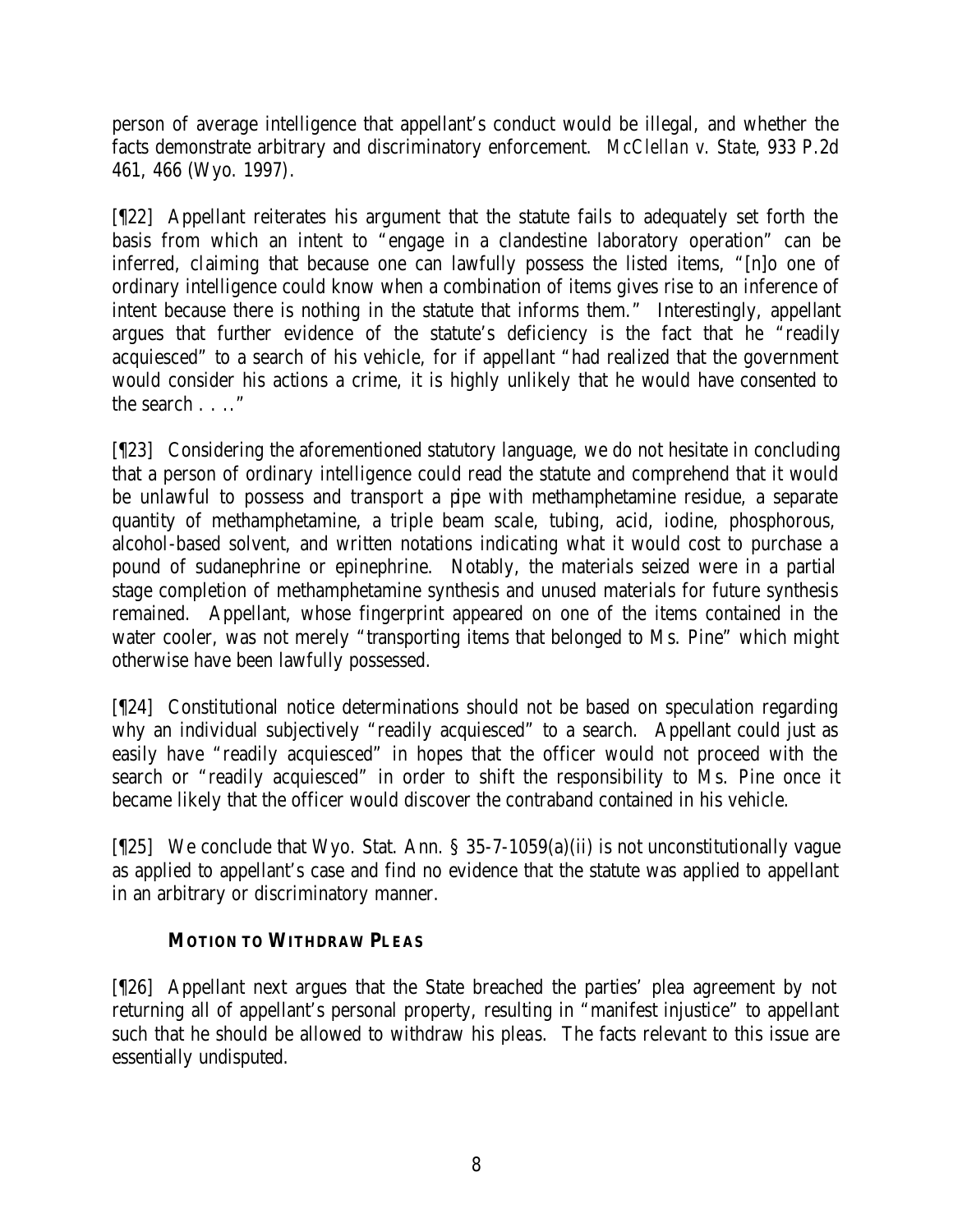[¶27] W.R.Cr.P. 32(d) provides that if a motion to withdraw a plea is made after sentencing, a plea "may be set aside only to correct manifest injustice." "Manifest injustice" contemplates a "situation that is unmistakable or indisputable, was not foreseeable, and affects the substantial rights of a party." *McCarthy v. State*, 945 P.2d 775, 777 (Wyo. 1997). It is, in part, intended to address "'"a fundamental defect which inherently results in a complete miscarriage of justice or an omission inconsistent with the rudimentary demands of fair procedure."'" *United States v. Blackwell*, 127 F.3d 947, 956 (10<sup>th</sup> Cir. 1997) (*quoting United States v. Todaro*, 982 F.2d 1025, 1028 (6<sup>th</sup> Cir.), *cert. denied*, 508 U.S. 943 (1993) and F.R.Cr.P. 32(d)). The party seeking to withdraw his pleas bears the burden of demonstrating manifest injustice. *State v. McDermott*, 962 P.2d 136, 139 (Wyo. 1998). Justification for this heightened standard for withdrawal of a plea after sentencing is based in the

> "practical considerations important to the proper administration of justice. Before sentencing, the inconvenience to court and prosecution resulting from a change of plea is ordinarily slight as compared with the public interest in protecting the right of the accused to trial by jury. But if a plea of guilty could be retracted with ease *after* sentence, the accused might be encouraged to plead guilty to test the weight of potential punishment, and withdraw the plea if the sentence were unexpectedly severe. The result would be to undermine respect for the courts and fritter away the time and painstaking effort devoted to the sentencing process."

*Id.* at 138 (*quoting Hicklin v. State*, 535 P.2d 743, 749 (Wyo. 1975) and *Kadwell v. United States*, 315 F.2d 667, 670 (9<sup>th</sup> Cir. 1963)) (emphasis in original).

[¶28] A district court has discretion in determining whether a party has proved manifest injustice. Absent an abuse of that discretion, we will not disturb the district court's determination. *McDermott*, 962 P.2d at 138. A district court's decision to deny a motion to withdraw a plea "will not be reversed for an abuse of discretion so long as the district court reasonably could conclude as it did." *Nixon v. State*, 4 P.3d 864, 869 (Wyo. 2000).

[¶29] It is dubious, at best, that returning appellant's property was actually a term of the parties' plea agreement. W.R.Cr.P. 11(e)(2) requires that if "a plea agreement has been reached by the parties, the court shall, on the record, require the disclosure of the agreement in open court . . . at the time the plea is offered." Full disclosure of the details of plea agreements is imperative to "'reliably guarantee that guilty pleas are knowing and voluntary and fully understood by the [court and the] parties themselves.'" *United States v. Blackner*, 721 F.2d 703, 708 (10th Cir. 1983) (*quoting United States v. Roberts*, 570 F.2d 999, 1007 (D.C. Cir. (1977), *aff'd*, 445 U.S. 552 (1980)). In accordance with W.R.Cr.P. 11, the State placed the terms of the parties' plea agreement on the record at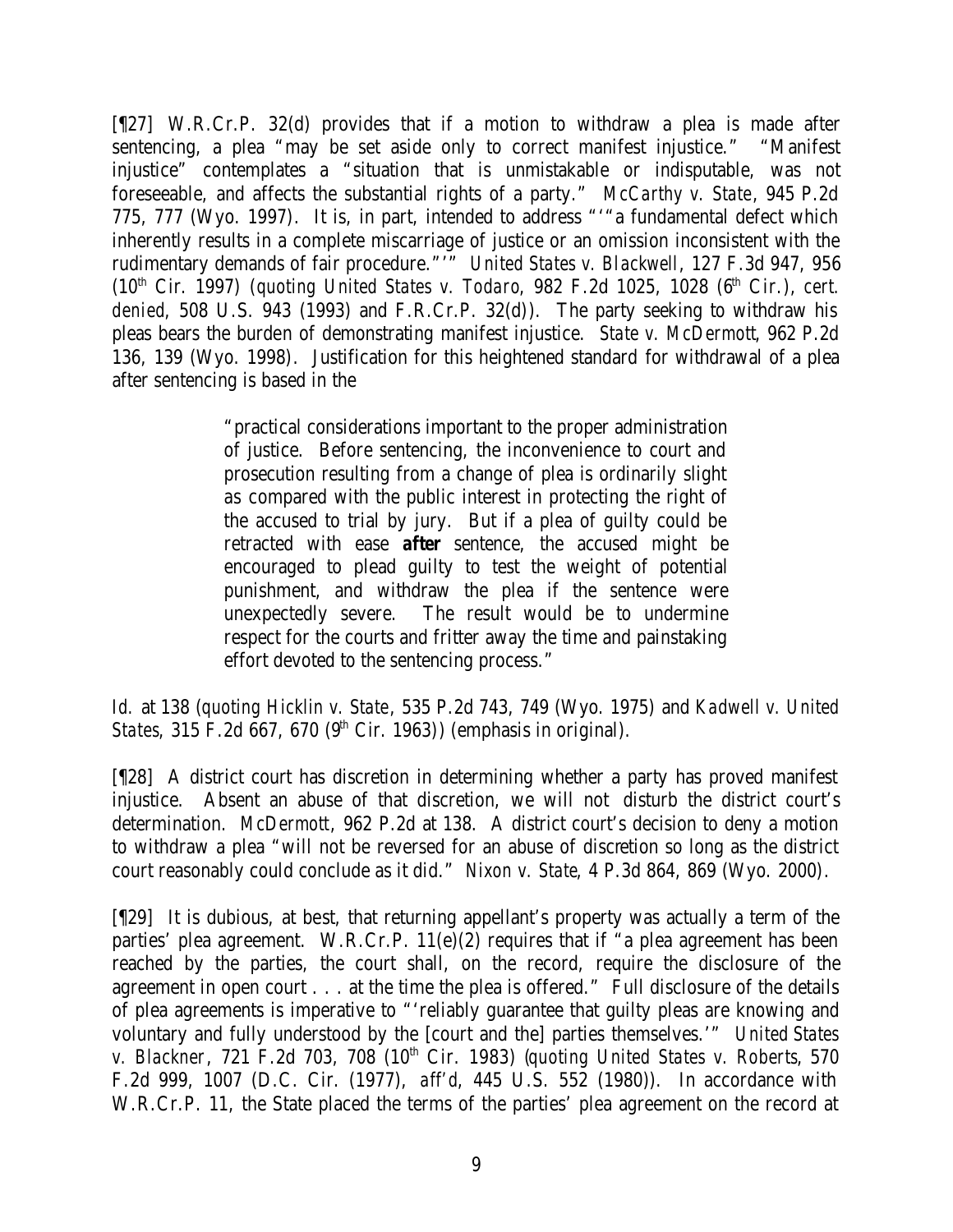the change of plea hearing. Appellant assented to those terms and proceeded to enter his pleas. Neither party indicated that returning appellant's property was a term of the plea agreement at that time, and the record does not contain a formal written plea agreement. The second-to-last paragraph of the Judgment and Sentence, separate and apart from the district court's plea agreement reference, does order that appellant's property be returned under certain circumstances. Because the State has not argued that this provision was not a plea agreement term and the district court found that it was indeed an enforceable term of the plea agreement, we will, for purposes of this appeal, accept the district court's finding.

[¶30] Appellant argues that the State breached the parties' plea agreement because the black leather coat, jumper cables, and motorcycle title were not returned to him. When a plea "rests in any significant degree on a promise or agreement of the prosecutor, so that it can be said to be part of the inducement or consideration, such promise must be fulfilled." *Santobello v. New York*, 404 U.S. 257, 262, 92 S.Ct. 495, 30 L.Ed.2d 427 (1971). 5 Indeed, only "breaches of material promises" allow "a court to conclude that a plea was involuntarily induced and thus constitutionally infirm." *Rodriguez v. State of N.M.*, 12 F.3d 175, 175 (10th Cir. 1993) (*citing United States v. Pollard*, 959 F.2d 1011, 1028 (D.C. Cir.), *cert. denied*, 506 U.S. 915 (1992)). "As in contract, the terms of a plea agreement and their relative materiality are evaluated by an objective standard." *Rodriguez*, 12 F.3d at 175-76.

[¶31] The state of the record regarding the plea agreement term at issue undermines any nexus between returning appellant's property and its inducement or consideration for him to enter his pleas. Neither party mentioned the term at the change of plea hearing in placing the plea agreement's terms of record prior to appellant entering his pleas, and the record contains no evidence regarding the value of appellant's personal property in relation to any similarly unsupported expenses he expected to incur in retaining private counsel for his federal criminal defense (appellant does not allege that his federal public defender was ineffective) or in supporting his daughter. At the change of plea hearing, the district court asked appellant if he paid child support for his daughter, to which appellant replied "[n]o, I raise her. I contribute to raising her." Accordingly, we find that appellant's pleas did not

<sup>&</sup>lt;sup>5</sup> In *Santobello*, one prosecutor promised, as a term of the plea agreement, that the State would not make a sentence recommendation to the trial court. *Santobello*, 404 U.S. at 258. Another prosecutor appeared at sentencing and recommended the maximum sentence. The trial judge had also changed in the interim. *Id.* at 259. The new trial judge indicated that he would disregard the prosecutor's statements recommending a particular sentence, but proceeded to impose the maximum sentence. *Id.* at 259-60. The court found that the defendant "bargained" for a particular plea in order to secure dismissal of more serious charges, but also on condition that no sentence recommendation would be made by the State. *Id.* at 262. The State conceded that it had made the promise to abstain from recommending a particular sentence, and the court found that the State was not in a "good position to argue that its inadvertent breach [was] immaterial" because the "staff lawyers in a prosecutor's office have the burden of 'letting the left hand know what the right hand is doing' or has done. That the breach of agreement was inadvertent does not lessen its impact." *Id.* The court remanded the case to the trial court to determine whether to grant the defendant specific performance of the agreement or allow the defendant to withdraw his plea. *Id.* at 263.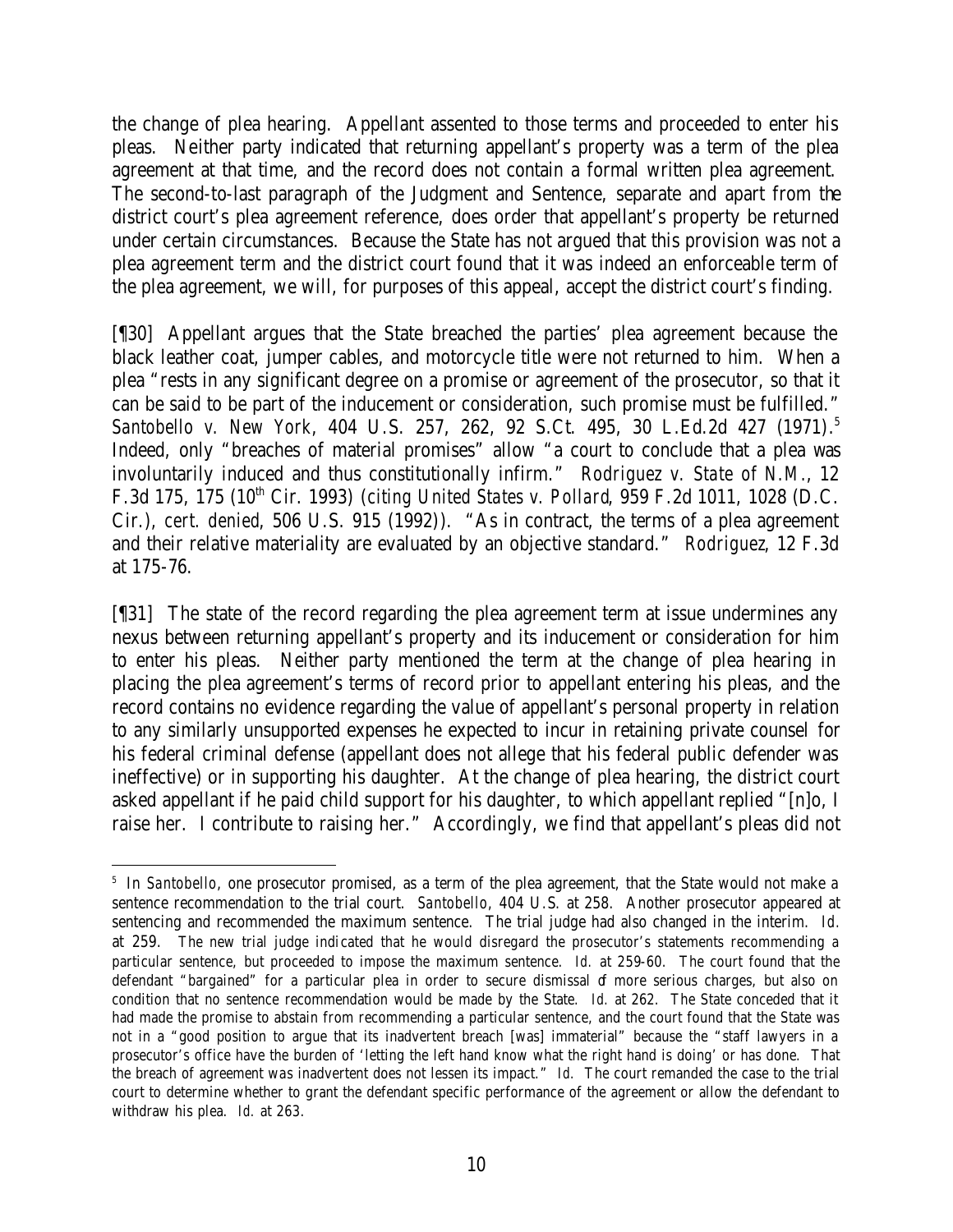rest to a significant degree on, and certainly were not induced by, this particular term; the term was not a "material" term of the plea agreement.

[¶32] Nevertheless, whether the government has breached a plea agreement is reviewed *de novo*. *Clingman v. State*, 2001 WY 46, ¶ 4, 23 P.3d 27, 28 (Wyo. 2001) (*citing United States v. Robertson*, 45 F.3d 1423, 1442 (10<sup>th</sup> Cir.), *cert. denied*, 516 U.S. 844 (1995)). In determining whether a breach has occurred, we: (1) examine the nature of the promise; and (2) evaluate the promise in light of the defendant's reasonable understanding of the promise at the time the plea was entered. *Clingman*, 2001 WY 46, ¶ 20, 23 P.3d at 31 (Golden, J., specially concurring, with which Lehman, C.J., joined) (*quoting United States v. Peterson,* 225 F.3d 1167, 1170-71 (10<sup>th</sup> Cir. 2000), *cert. denied*, 121 S.Ct. 893 (2001)). "'Principles of general contract law guide our analysis of the government's obligations under the agreement.'" *Clingman*, 2001 WY 46, ¶ 20, 23 P.3d at 31 (*quoting Peterson*, 225 F.3d at 1170-71). It follows that, "as in contract," a party should not be released from its obligations under a plea agreement absent another party's material or substantial breach of that agreement. *See, generally, United States v. Lezine*, 166 F.3d 895, 901-04 (7<sup>th</sup> Cir. 1999) (stating that a defendant must commit a "substantial breach" before the government is released from its obligations pursuant to a plea agreement and holding that the defendant's conduct constituted a "substantial breach" of the agreement); *United States v. Easterling*, 921 F.2d 1073, 1080 (10<sup>th</sup> Cir. 1990), *cert. denied*, 500 U.S. 937 (1991) (finding that any breach of the plea agreement by the government was not "material" in light of what occurred at sentencing); and *St. James v. People*, 948 P.2d 1028, 1032 (Colo. 1997) (stating that a party is released from its plea agreement obligations in situations where the other party materially and substantially breaches an obligation under the plea agreement). A material or substantial breach is one that goes to the whole consideration of the agreement. *Williams v. Collins Communications, Inc.*, 720 P.2d 880, 891 (Wyo. 1986). Several factors are relevant to whether a breach is material or substantial, including the extent to which the non-breaching party will be deprived of the benefit it reasonably expected and the extent to which the breaching party's conduct comports with the standards of good faith and fair dealing. *Id*.; *Stillwell Welding Co. v. Colt Trucking*, 741 P.2d 598, 600-01 (Wyo. 1987).

[¶33] Even if we were to assume that the property release was a "material" term of the plea agreement, appellant bargained for the return of his property under certain circumstances. The State did not breach the plea agreement by not returning the black leather coat to appellant because it clearly was held as evidence in a pending criminal theft investigation in South Dakota, a circumstance contemplated by the parties' agreement.

[¶34] Any breach by the State relating to the jumper cables and motorcycle title was not material or substantial. Appellant received his Chevy Blazer and its contents, overnight bag, tools, and "very very good wrenches," etc., which would appear to comprise the items of "considerable value" to appellant in attempting to retain private counsel for his federal criminal defense and support his daughter. In this context, the State's failure to